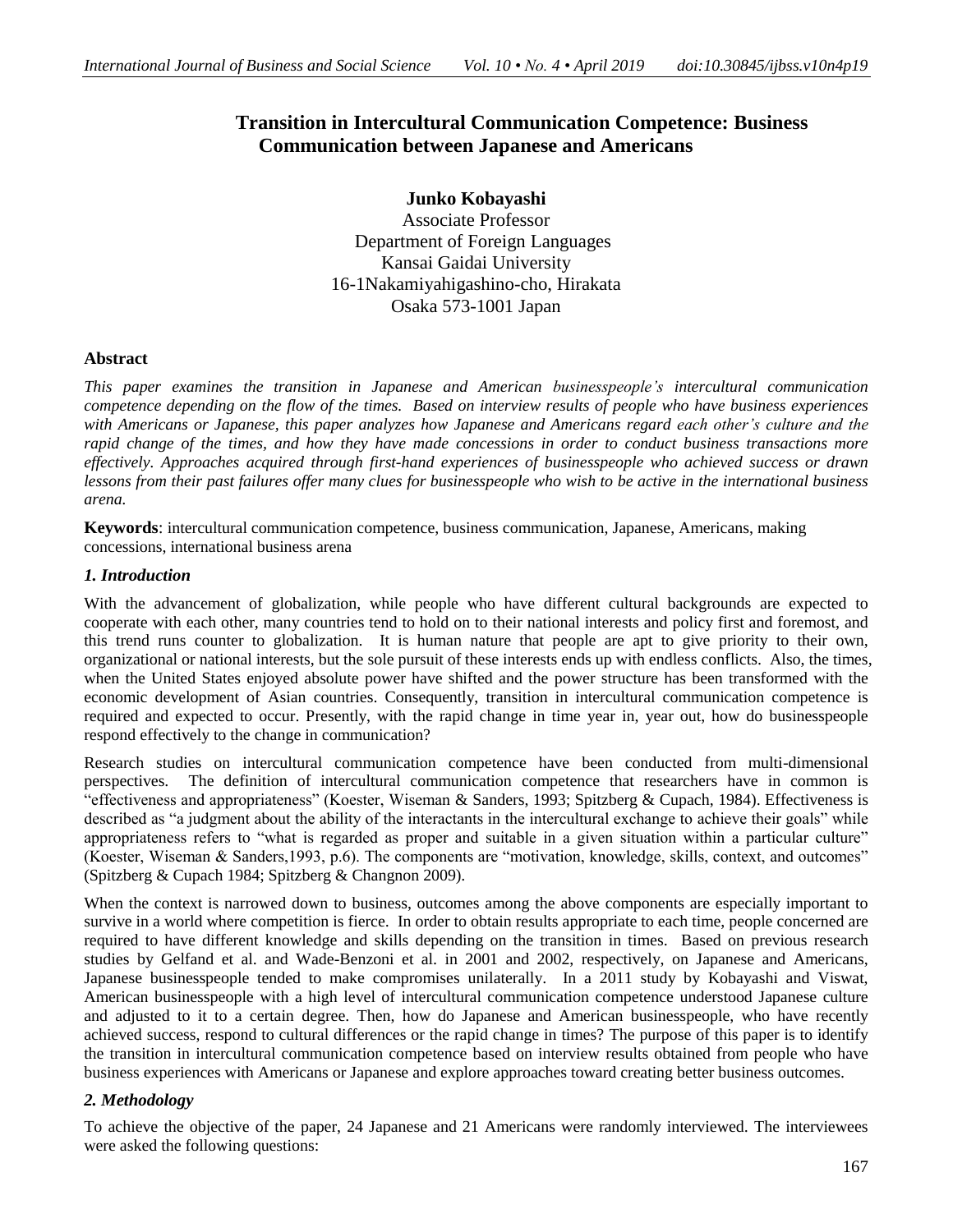1. "What cultural differences have you found while conducting business with Americans or Japanese?"

2. "What have you found to be the most difficult when conducting business with Americans or Japanese?"

While cherishing the flow of the conversation, the researcher asked more questions related to each interviewee's topic. Then, the interviewees were asked for detailed explanations on how to cope with cultural differences or challenges.

Interviews were carried out at business districts and airports on Japanese, European-Americans, Hispanic-Americans and African-Americans aged between 20 to 60 years old working in food, IT, trading companies, transportation, banking, medical companies and hospitality industries in Tokyo and Osaka in Japan, and the West and East Coasts in the United States. The ratio of males to females was 38 to 7.

Data were analyzed using the KJ method in order to increase credibility and reliability. The KJ method developed by Kawakita Jiro (1967, 1970) provides a means for organizing qualitative data by combining separate concepts through card-making, grouping, naming and chart-making. It aims to create factors by synthesizing various data or ideas.

## *3. Results*

## **3.1The transition in times**

Interview results indicated a significant transition in times. With the recent boom in Japanese food and IT businesses, people engaged in Japanese restaurants, food and IT industries have remarkably increased. A new phenomenon was observed in which Japanese business owners who manage small or medium-sized companies have employed Americans and coped with problems caused within their stores or companies.

## **3.2 Cultural differences mentioned by Japanese**

## **3.2.1 Priority between work and private life and the degree of observance of rules**

The first cultural difference pointed out by Japanese in various occupations except for IT industries, concerned two items combined, which are, individualism verse collectivism and uncertainty avoidance in Hofstede's cultural taxonomy (Hofstede, 1991, 2001). More specifically, they were related to priority between their work, their private life, and the degree of observance of rules. Japanese people who give priority to their work regarded American behavior as problematic. "Americans here (Americans living in the West Coast) give priority to spending time with their family, so they leave the office at a fixed time even if they aren't done with their job;" "Americans often don't show up on time;" and "Some Americans come back to the office quite some time after lunch."

The difference in priority was also expressed by Americans in the West Coast. "I'm sometimes told to work on holidays so that I can finish my job, but I can't carry it out because I already have plans with my family;" "I know Japanese people are punctual, but I often get stuck in traffic and show up late;" and "In my culture we take our time during lunch, but lunch break is short in the Japanese company." The reason why IT industries indicated no challenges with regard to this issue was understood by the following remark of a Japanese working in an IT industry. "When I began working in an American company, I was surprised at the fact that IT employees can work at any place they like as long as they finish their work. Business hours are not fixed, and meetings are conducted via smartphones."

#### **3.2.2 Communication styles**

The second cultural difference was the American tendency to overrate their ability and promote themselves. Selfpromotion is regarded as essential in American culture (Hofstede, 1991; Stewart & Bennett, 1991). However, this was considered as over-estimation of oneself by the Japanese. "At job interviews, Americans often say, 'I can cook various dishes,' whereas they don't have the requisite skills;" and "Some Americans say, 'I have acquired special IT skills,' but when given an opportunity to use the skills, I discovered that the skills have no effect because they learned it just a little in the past."

#### **3.2.3 Written agreements**

The third cultural difference was that oral agreements have no effect in the United States (Fisher, 1994; Kinoshita, 2009). Even in daily communication in their workplace, written agreements and not oral agreements, are necessary. "When I communicate a message orally, American subordinates often say, 'I didn't know that;'" and "An American supervisor said, 'Let's hold a meeting on Tuesday,' but he forgot. I should have exchanged messages by emails and have made sure of them."

#### **3.3 Cultural differences mentioned by Americans**

# **3.3.1 Having an enterprising spirit**

On the other hand, the first cultural difference mentioned by Americans was in relation to uncertainty avoidance in Hofstede's cultural taxonomy (1991, 2001). More specifically, it concerned whether people have an enterprising spirit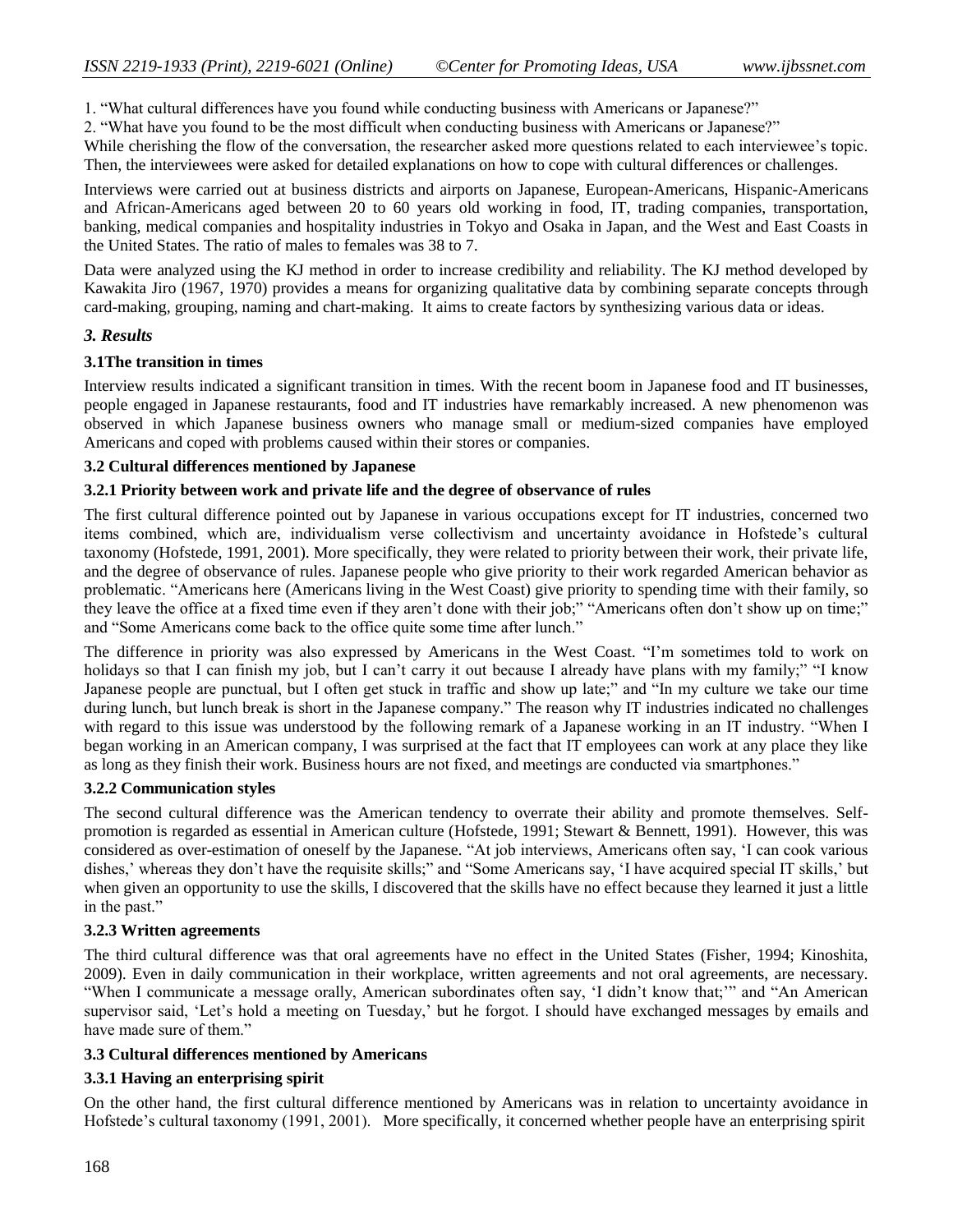and how they make decisions. "Japanese people are cautious and hesitate to try something new;" and "Even when I make a new proposal, the final decision is up to the headquarters in Japan, and it takes so much time to hear the final decision."

## **3.3.2 Communication styles**

The second cultural difference was related to communication styles. More specifically, they dealt with whether people are willing to or reluctant to exchange their ideas. An American working for a Japanese company described cultural differences clearly. "Americans express whatever is on their mind. To Americans, what they think and how they feel are important. On the other hand, Japanese people tend to express what others want to hear." He began to understand after living in Japan many years that drinking, sometimes, plays an important role in Japanese culture because only when going out for a drink after work, Japanese people do voice problems and complaints. It is indispensable for us to understand "when we view a cultural item from within its proper or original cultural context, we have a much better chance of seeing how it logically fits into the integrated cultural system of which it is a part" (Ferraro, 1998, p.34). However, it requires much time to reach a high level of understanding.

Another American mentioned a boss-subordinate relation. While in American large-scale companies, top-down management is common, in small or medium-sized companies, the relations between bosses and subordinates vary. "I wanted to discuss an issue with a Japanese boss, and said, 'I think this way is better' with a reason. However, with an unpleasant look, the boss paid no attention to my opinion;" and "I have experience working at both American and Japanese companies. I said casually to my American boss, 'I don't think it'll work.' However, I had no other choice but to follow what my Japanese boss said. The final decision in the American company was also up to the boss, and I sometimes had no other choice but to accept the American boss's final decision." As for performance reviews about subordinates, an American mentioned, "When working at an American company, my boss often gave me a casual compliment by saying, 'You did a good job.' However, my present Japanese boss seldom recognizes my job performances."

## **3.3.3 Customers' tastes**

The third cultural difference was related to customers' tastes (Fukuda, 2012; Samovar & Porter, 2001). "A Japanese company that achieved success in Japan hired me because the company wanted to create a market in the United States. I found out that Japanese products were too complex. Many American users give priority to handy products, and I suggested that the company emphasize the handiness of the products;" and "The taste in homepages differs greatly between Japanese and Americans. Americans prefer ostentatious and showy colors."

The gap in product expectations was highlighted by Japanese as follows: "What product is regarded as good depends on each user's needs. No matter how high quality the product is, it may be too expensive to users who don't need complicated functions;" and "A famous designer in Japan came up with a refined design, but the design wasn't popular among Americans. Americans felt that it was too complex, and they prefer simple designs with showy colors."

# **3.4 Elements except for cultural factors regarded as difficult by businesspeople**

# **3.4.1 Employees' motivation**

A Japanese restaurant owner, while looking back on his past, mentioned the risk of accepting knowledge found in books as it is. "I heard that top-down management is common in the United Sates, so at first I had employees work by giving all the instructions. However, they weren't motivated to increase sales."

Also, Japanese factory or hotel managers stated the difficulty securing employment in big cities. "People can find jobs pretty easily, so they try to change jobs often. Minimum wages are high in the State of California, so I have to come up with ways to hold down trained employees as long as I can." In addition, IT company managers mentioned occupation and generation gaps. "Americans often change jobs in about five years, considering their workplace as an opportunity to diversify their career. The tendency in IT industries is even stronger. Employees are headhunt and recruited if the working conditions are better, and it isn't very meaningful to give detailed explanations of the corporate philosophy. More Japanese have begun to change jobs recently, and this is also true of young Japanese."

#### **3.4.2 The interpretation of giving special treatment**

A Japanese businessperson who commenced to conduct a business transaction with a non-Japanese company mentioned a problem of contrasting a new transaction through the outcome of past transactions with other Japanese companies. "When asked to import a machine made in Japan and install it abroad, we were told that the non-Japanese client was in urgent need. We gave priority to the machine and shortened the time it took to install the machine. Then, the company made the same request again." When other Japanese clients are in urgent need, if we give them special treatment, they express their gratitude toward the special treatment and often try to establish long-term relations. Non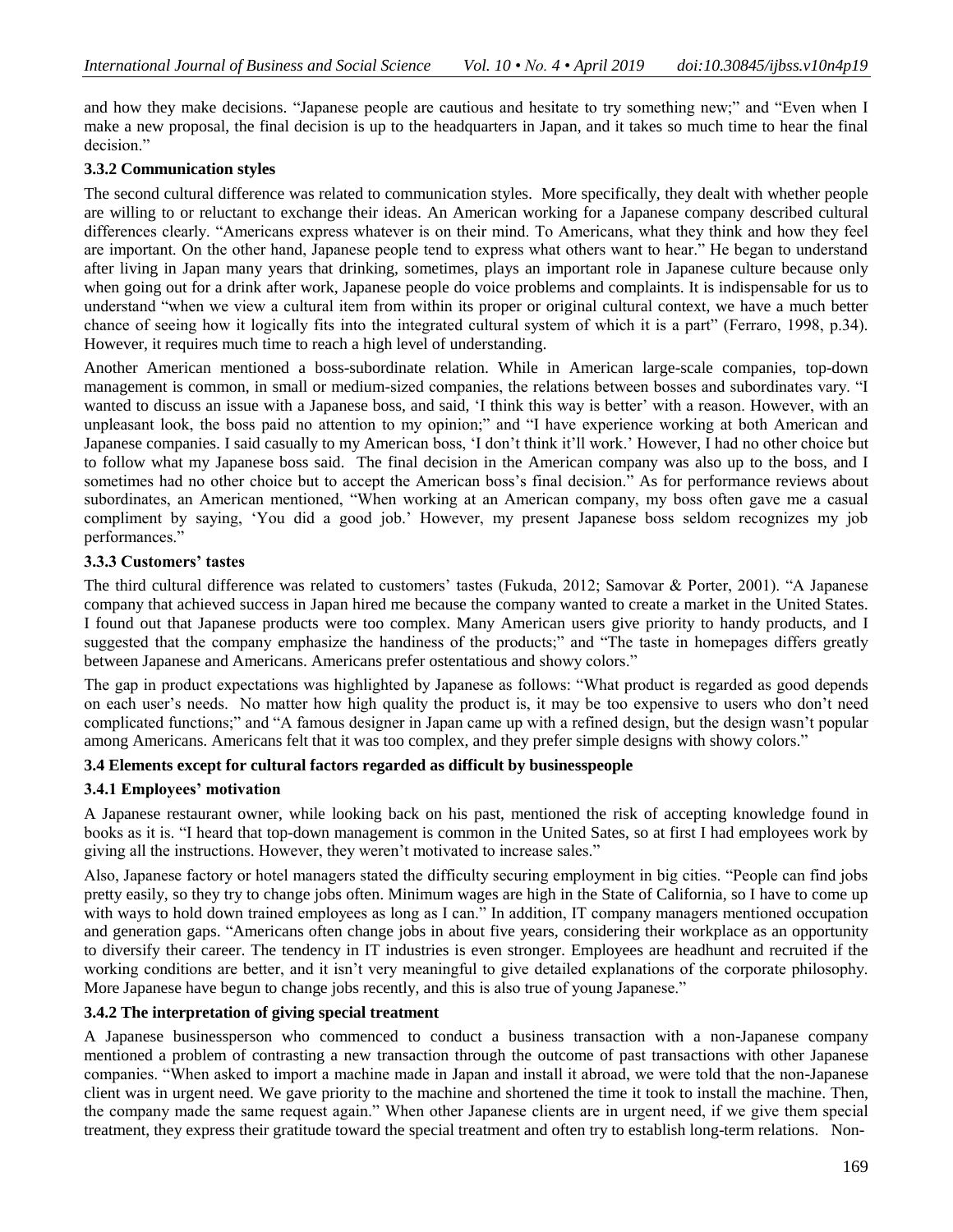Japanese clients tend to take the special treatment for granted and can't develop into long-term relations. They just make the same request again.

# *4. Approaches acquired through first-hand experiences or lessons drawn from past failures*

Then, among the above businesspeople who became aware of cultural differences, how did businesspeople who achieved success cope with these differences? While the above differing cultural values and communication styles caused diverse conflicts in a variety of situations, each businessperson had different approaches to the conflicts. In the business world, it is indispensable to produce benefits, and it is vital for businesspeople to become familiar with practical solutions. The following were practical solutions offered by businesspeople.

What successful businesspeople had in common is that they had acquired empathy. Empathy is "the ability to temporarily set aside one's own perception of the world and assume an alternative perspective (Stewart & Bennett, 1991, p.152). They tried to reframe the other party's remarks and actions from the alternative perspective and come up with ways to bridge the gap in expectations between themselves and the other party.

## **4.1 Specific examples of Japanese businesspeople**

The following were based on experiences of Japanese businesspeople.

# **4.1.1 Priority between work and private life and the degree of observance of rules**

A Japanese manager running a company in the United States pointed out that candidates' remarks at job interviews are not valid, and mentioned the need to increase contract items in the case of breaches of contract. "At first I asked candidates at job interviews, 'Can you work on Saturdays or Sundays?' Even if they replied, 'Sure,' they actually couldn't make it and I found the replies meaningless." He decided to include the items: If they can't proceed as scheduled, they have to compensate for unfinished work on other days. Also, if employees show up late, they will be warned twice, and fired the third time; or if employees are too slow in their work, they will be dismissed.

Another Japanese manager, based on his experience of being sued, had employees punch a clock not only at their arrival and exit but also at their break and re-entry so that they would not be criticized for not giving enough break time. Furthermore, some people, based on their experience working at a multi-national company, insisted that work target should be indicated by numbers so that everyone can understand and the purpose of the day, not the week, should be communicated to subordinates.

# **4.1.2 Communication styles**

Each culture is vastly different in mentioning one's achievements. Even when self-promotion is seen as exaggeration to the Japanese people, it is encouraged in American culture. Japanese restaurant owners decided to have prospective employees work for a week as a trial period without accepting their self-promotion at job interviews. The Japanese have decided to exchange contracts only with prospective employees who live up to their expectations.

#### **4.1.3 Written agreements**

As for oral agreements, statements made by a Japanese with experience working at a trading company for many years and conducting business transactions not only in the United States but also in other nations are worth noting. "Japanese companies strictly adhere to their promises, but other companies often fail to implement their promises. I have realized that it is vital for us to discuss breaches of contract beforehand and include the possible solutions in contracts."

#### **4.2 Specific examples of American businesspeople**

The next examples were based on experiences of American businesspeople.

# **4.2.1 Having an enterprising spirit**

The most successful example was for American businesspeople to establish complementary relations with Japanese businesspeople. "Many Japanese are conservative while Americans prefer to try something new. I suggested that a new Japanese product should first and foremost be marketed in the United States. After making a hit in the United States, it was introduced as an American hit item to Japan, where it was also a hit." Another successful example was: "When I communicate with my American subordinates, I can make a quick decision by saying, 'That's a good idea. Let's carry it out.' or 'That's not a good idea. This idea is better, so let's put this into practice.' However, it won't work in communication with Japanese subordinates. I have them hand in their opinions on a sheet and choose some good ideas among them, and proceed with the project little by little."

# **4.2.2 Communication styles**

As for vertical relations, both parties need to make concessions. An American boss's remarks are worth listening to. "No one wants to hear criticism, so I try not to criticize anyone. However, when I communicate with Japanese subordi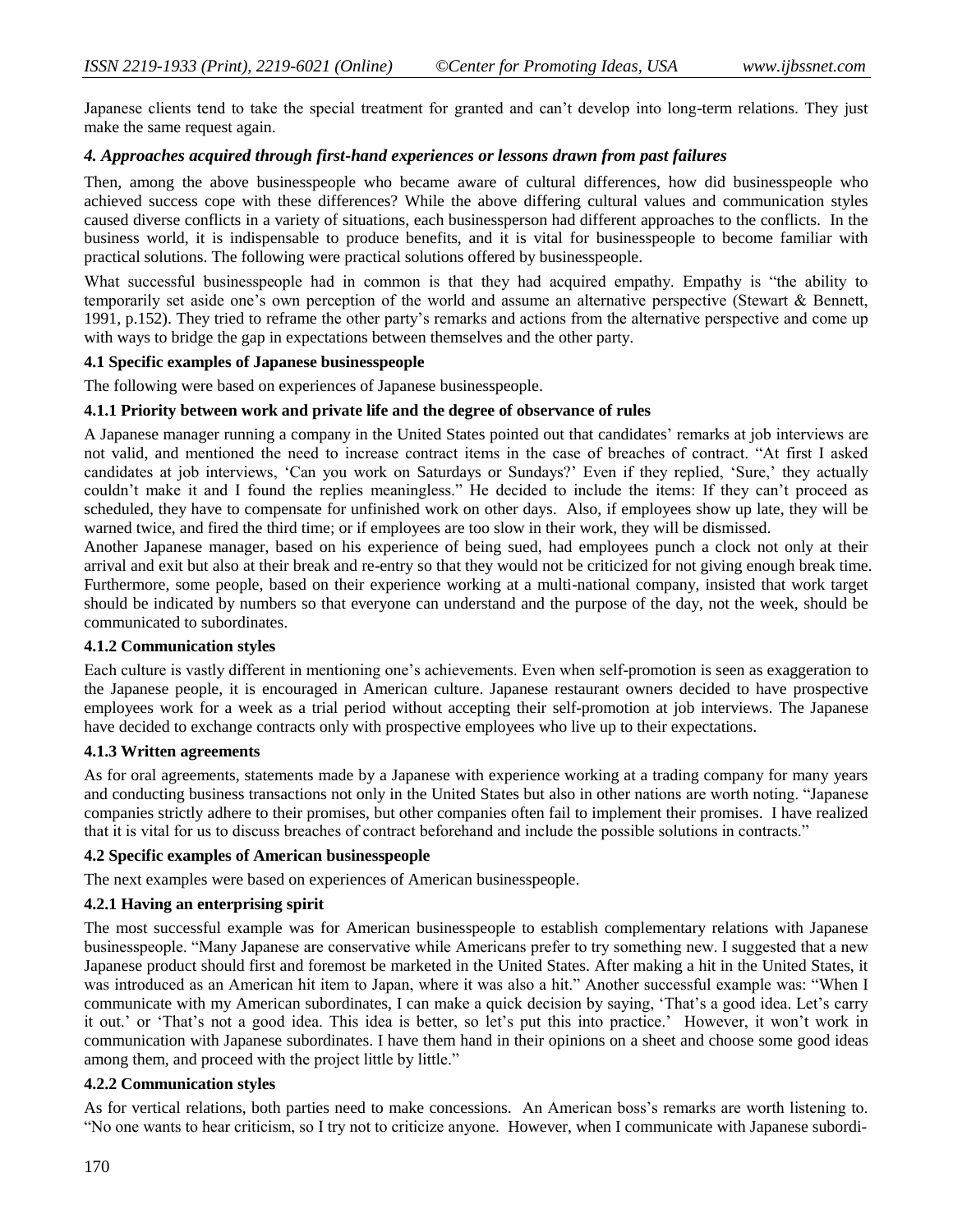nates, I am extra careful about my choice of words by saying, 'You have a chance of making your work more efficient' and then, suggest how in addition." As the American pointed out, we need to understand that everything is relative.

Even if the above American who said, "I think this way is better," intended to soften the tone by saying, 'I think,' 'this way is better' implied to the Japanese boss that the subordinate's opinion is better than his. The American should have suggested by saying, 'How about this way?' On the Other hand, the Japanese boss needs to show an attitude of listening to his subordinate's opinion in a relaxed manner since he is entitled to the final decision.

## **4.2.3 Customers' tastes**

With regard to collaborating to create a market, people concerned can make their business a success by establishing the above complementary relations. Some Japanese businesspeople's statements indicated this position. "Americans who were brought up here understand the tastes of Americans and the ways of simplifying specifications better, so their views are helpful in developing products for the United States;" and "Japanese products are recognized as quality items, but they are expensive. When I ask Americans to give presentations, they can convey messages effectively to prospective customers by emphasizing the special functions and durability of the products compared with other products made in other nations. Prospective customers understand that the products are worth buying even if the price is high." and "Japanese people pay attention to details, so they can ensure safety and are receptive to their customers' needs."

## **4.3 Examples of those who utilized the other culture's characteristics as merits**

After acquiring empathy, some businesspeople reframed the other cultural characteristics from a different perspective and utilized them as merits. An American with experience working in Japan for many years learned to be cautious when making decisions. "Americans act very quickly, and when a problem arises, they'll think about how to fix it. It can be a merit or a demerit. If Americans consider possible problems beforehand, they may prevent the problems." On the other hand, a Japanese with experience staying in the United States for a long time acquired an attitude toward trying something new. "Japanese companies ask for opinions of people in various departments before making a decision. It can be a merit because they can look at one plan from multi-dimensional viewpoints. However, it can be a demerit because they may miss a golden opportunity. In the United States even if employees fail, they can have a consolation prize and a second chance. That's why they can try something new."

As for vertical relations, an American with experience living in Asian countries mentioned. "Asians including Japanese respect older people. Older people have a rich knowledge and experience, and young people have many things to learn from older people." He stated that the United States doesn't have a long history and emphasizes that youth is a virtue. It is a pity that many Americans who have never been abroad lived their lives without appreciating other rich cultures. On the other hand, a Japanese who was active in the United states mentioned some advantages of American culture. "I have worked as a dental technician in the United States. I was first asked about the salary I wanted. When I emphasized my special skills that no other dental technicians had, and made a request for extra salary, it was granted. Also, even when older dental technicians are working, I can leave the office without worrying about those people."

# **4.4 Approaches toward problems except for cultural differences**

# **4.4.1 Approaches toward motivating employees**

An owner of many restaurants drew lessons from his past failures. "I decided to leave everything—from setting a goal for each month to buying ingredient-to each manager. They only had to pay part of their sales to me. The rest of their sales belonged to each manager. Then, each manager began to devise how to promote sales with enthusiasm." One strategy is to entrust others with the right to decide (Stewart & Bennett, 1991; Tanihara, 2005), and some of the restaurants achieved significant sales. In the United States there is a much greater difference depending on each region than in Japan, so the owner gave American managers more freedom. He let each manager set goals and choose the dishes they serve after considering the tastes of ethnic groups living in that region. Other Japanese owners mentioned, "In order to motivate American managers, giving compliments is even more necessary compared with Japanese managers. Japanese managers will also be happy to receive compliments, but basically in Japanese culture, achieving goals is regarded as natural and just achieving the target doesn't deserve a compliment. However, I often say to American managers casually, 'You did a good job.';" and "Many people in the East Coast have strong work ethics, and there is no noticeable difference with an increase in interpersonal communication. On the other hand, if I have more interpersonal communication with people in the West Coast, they will be more highly motivated to work."

#### **4.4.2 The decision of giving special treatment**

Even when non-Japanese clients are in urgent need, a wise policy is to proceed with work in a usual manner without